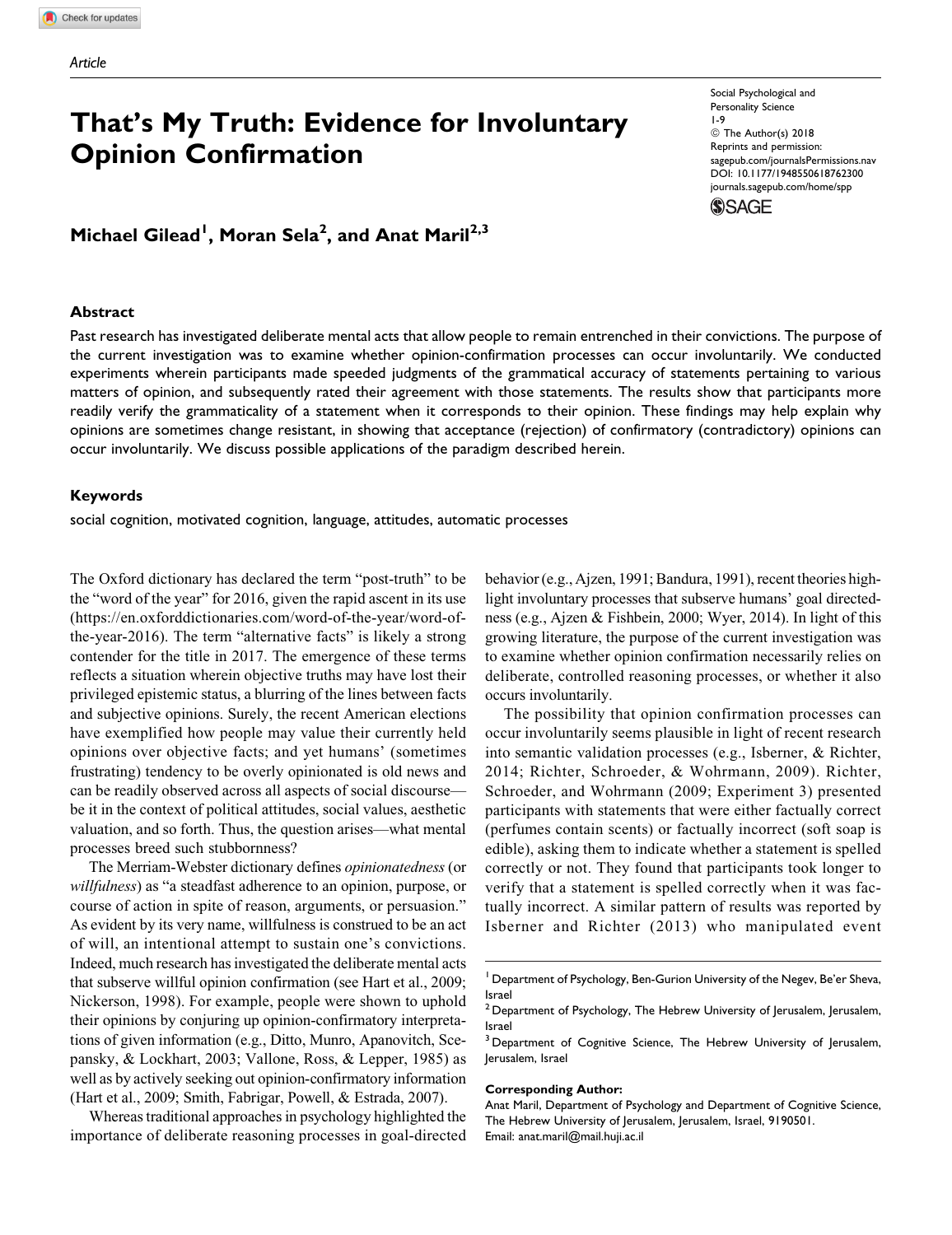(im)plausibility. These findings were taken to suggest that participants verify the epistemic status of a factual statement in a nonvoluntary manner.

Importantly, whereas factual propositions can be either true or false, opinions (e.g., "perfumes are only appropriate for women") are defined (e.g., in the legal system of many countries) by their *inverifiability*. Although young children initially fail to distinguish between subjective opinions and objective facts (e.g., they may not understand that someone else might not like ice cream), they gradually come to understand the fact–opinion distinction (e.g., Kuhn, Cheney, & Weinstock, 2000); by adulthood, people can reliably agree on what constitutes a fact or an opinion (Hermann & Rubenfeld, 1985). Thus, because opinions are understood not to be inherently true or false, it is possible that they do not evoke involuntary "fact checking" as occurs for factual, verifiable knowledge (Richter et al., 2009).

One qualification is that despite adults' general understanding of the nature of subjectivity, meaningful individual variation exists in individuals' lay epistemics (e.g., Rokeach, 1954; Webster & Kruglanski, 1994). For example, research has shown that individuals differ in the degree to which they desire to have firm answers to questions, and in the degree to which they have an aversion of ambiguity (i.e., need for cognitive closure [NFC]; Kruglanski & Webster, 1996), and that individuals with high NFC do not expose themselves to information that is incongruent with their previously held beliefs (e.g., Dijksterhuis, van Knippenberg, Kruglanski, & Schaper, 1996). Thus, it is possible that there are important individual differences in the processing of opinion-congruent and -incongruent information.

In light of these considerations, we investigated the processing of statements that are incongruent or congruent with people's opinions. We conducted experiments wherein participants performed speeded judgments of the grammatical accuracy of statements pertaining to various matters of opinion, and subsequently rated their agreement with those statements. We asked whether participants take longer to respond that a statement is grammatically accurate when they disagree with its content. In Experiments 1 and 2, we demonstrated the effect of opinion congruency on response time; in Experiments 3 and 4, we examined the role of NFC in the opinion-congruency effect and addressed potential alternative interpretations of the findings.

#### Experiment 1

#### Method

### **Participants**

Our target sample size was 29 participants, providing >95% detection power, based on a pilot study that included a sample of 16 participants and yielded an effect size of Cohen's  $d =$ 0.697. The final sample included 28 students from the Hebrew University of Jerusalem (18 females,  $Mage = 24.68$ ,  $SD =$ 

2.72, range  $= 20 - 33$ ). In all experiments, participants were native Hebrew speakers and received monetary compensation or course credit.

## **Materials**

We created a list of 88 opinion statements, each made up of a subject part that included three to six Hebrew words (e.g., "The Internet has made people more"), complemented with one of two possible single-word predicates (e.g., "isolated," "sociable"). The statements pertained to political topics, personal tastes, and social issues (see Online Supplemental Material). For each statement, we created a corresponding grammatically incorrect statement by altering the gender<sup>1</sup> or number inflection of the predicate to an erroneous form.

## Procedure

All experiments were conducted using Presentation (Neurobehavioral Systems, CA) software. Participants performed speeded judgments of the grammatical accuracy of the sentences. The first part of each sentence appeared on screen for 2 seconds and was then replaced by the predicate which remained on screen for two additional seconds (i.e., the sentence remained on screen after participants' response). We presented 44 grammatical and 44 nongrammatical statements, counterbalanced and displayed in random order. Following the grammatical judgment task, we unexpectedly presented the statements again (all in their grammatically correct form), and participants rated their agreement with these statements on a 4 point scale.

#### **Measures**

Our dependent variables were response latencies for grammatical and nongrammatical sentences as a factor of participants' personal agreement with the statements. In all experiments, we omitted trials wherein participants made a mistake in their response. Because of a low number of observations in some cells, in Experiments 1, 2, and 4, we collapsed together the responses in the two agreement (strongly agree and agree) and disagreement bins (*strongly disagree* and *disagree*).

## Results and Discussion

Participants were highly accurate at performing the grammatical judgment task ( $M = 97.0\%$ ) averaging less than one error per condition (range 0–4). The degree to which participants agreed with each statement varied, with the majority of items being relatively evenly distributed (81.25% of the items did not deviate by more than 30% from a perfectly even agreement distribution; there were 6.25% of the items for which there was perfect consensus). Based on previous research (Richter et al., 2009), our main dependent measure of interest was participants' response latencies for grammatically correct sentences. Response latencies were  $log$  transformed.<sup>2</sup> Mean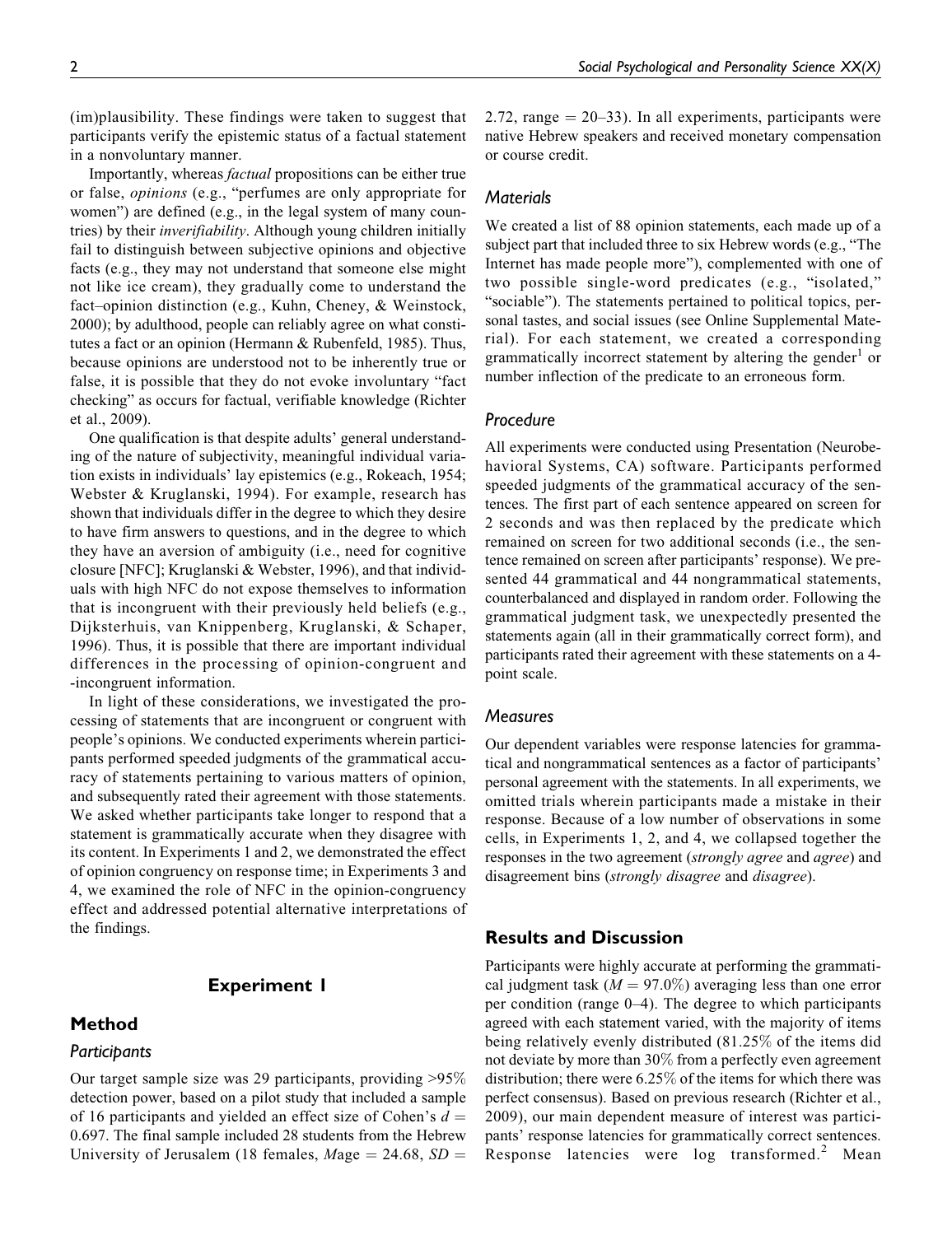

Figure 1. Mean response latencies (milliseconds) for grammatical and nongrammatical sentences in the two agreement conditions in Experiment 1. Error bars represent 95% within-subject confidence intervals (see Cousineau, 2005).

Table 1. Mean Response Latencies (Milliseconds) and Number of Responses for Grammatical and Nongrammatical Sentences in the Two Agreement Conditions in Experiment 1.

|                        | Grammatical        |                    | Nongrammatical     |                    |
|------------------------|--------------------|--------------------|--------------------|--------------------|
| Measure                | Agree              | <b>Disagree</b>    | Agree              | <b>Disagree</b>    |
| RT                     | 923.38<br>(185.47) | 989.00<br>(218.86) | 973.35<br>(198.77) | 966.86<br>(173.02) |
| Number of<br>responses | 605                | 601                | 584                | 595                |

Note. Standard deviations appear in parentheses.  $RT =$  reaction time.

(nontransformed) latencies in the different conditions appear in Figure 1 and Table 1.

We conducted significance tests using both a linear mixed model (LMM) analysis with random effects for participants and items, and a 2 (sentence type)  $\times$  2 (agreement) repeated measures analysis of variance (ANOVA). The results of the two analyses did not markedly differ. Due to space limitation and in order to provide standard estimates of effect size, we report the results of the ANOVA herein and refer the reader to the Online Supplemental Material for the LMM analysis. The analysis did not reveal a main effect of sentence type,  $F(1, 27) = 1.61$ ,  $p = .215$ . There was a main effect of agreement,  $F(1, 27) = 8.45$ ,  $p = .007$ , partial  $\eta^2 = .238$ ; and importantly, a Sentence Type  $\times$  Agreement interaction,  $F(1, 27) =$ 9.240,  $p = .005$ , partial  $\eta^2 = .255$ . For grammatical statements, participants were faster to respond when they agreed with a statement, compared to when they disagreed with it, mean difference =  $-.028$ ,  $SE = .006$ ,  $p < .001$ , Cohen's  $d = 0.594, 95\%$  confidence interval (CI) [ $-.041, -.015$ ]. For nongrammatical statements, there was no difference in response latencies,  $p = .878$ .

Thus, the results show that participants were slower to confirm that an opinion statement is grammatically correct when they disagreed with it compared to when they agreed with it. Importantly, participants' agreement with the statements



Figure 2. Mean response latencies (milliseconds) for grammatical and nongrammatical sentences in the two agreement conditions in Experiment 2. Error bars represent 95% within-subject confidence intervals (see Cousineau, 2005).

should not have affected the performance of the task, as it was irrelevant to the designation of the sentences as grammatically accurate. Nonetheless, agreement with the sentence influenced participants' ability to perform the task. Thus, the current results demonstrate that agreement with a stated opinion can have a rapid and involuntary effect on its cognitive processing.

There were no differences in participants' response latencies to nongrammatical statements. This likely stems from the fact that the nongrammatical statements are somewhat nonsensical (e.g., "HATELEFON ADOOMA," which could be thought of in English as "the phone is reds"). As such, processing of grammatically incorrect/nonsensical statements likely required more effort and deliberation, preventing or masking a "kneejerk" response.

#### Experiment 2

We conducted a replication in order to ensure the reliability of the effect. Our target sample size was 33 participants, providing  $>95\%$  power, based on the observed Cohen's d of 0.594 from Experiment 1. The final sample included 31 students (20 females,  $Mage = 25.00$ ,  $SD = 3.29$ , range  $= 21-36$ ).

Participants were highly accurate at performing the grammatical judgment task ( $M = 96.7\%$ ) averaging less than two errors per condition (range 0–4). The degree to which participants agreed with each statement varied, with the majority of items being relatively evenly distributed (68.2% of the items did not deviate by more than 30% from a perfectly even agreement distribution; there were 8.5% of the items for which there was perfect consensus). We used the same analysis as in the previous experiment. Mean (nontransformed) response latencies in the different conditions appear in Figure 2 and Table 2.

There was a main effect of sentence type,  $F(1, 30) = 15.65$ ,  $p < .001$ , partial  $\eta^2 = .343$ ; of agreement,  $F(1, 30) = 29.56$ ,  $p <$ .001, partial  $\eta^2 = .496$ ; and importantly, a Sentence Type  $\times$ Agreement interaction,  $F(1, 30) = 12.68$ ,  $p = .001$ , partial  $\eta^2$  = .297. For grammatical statements, participants were faster to respond when they agreed with a statement, compared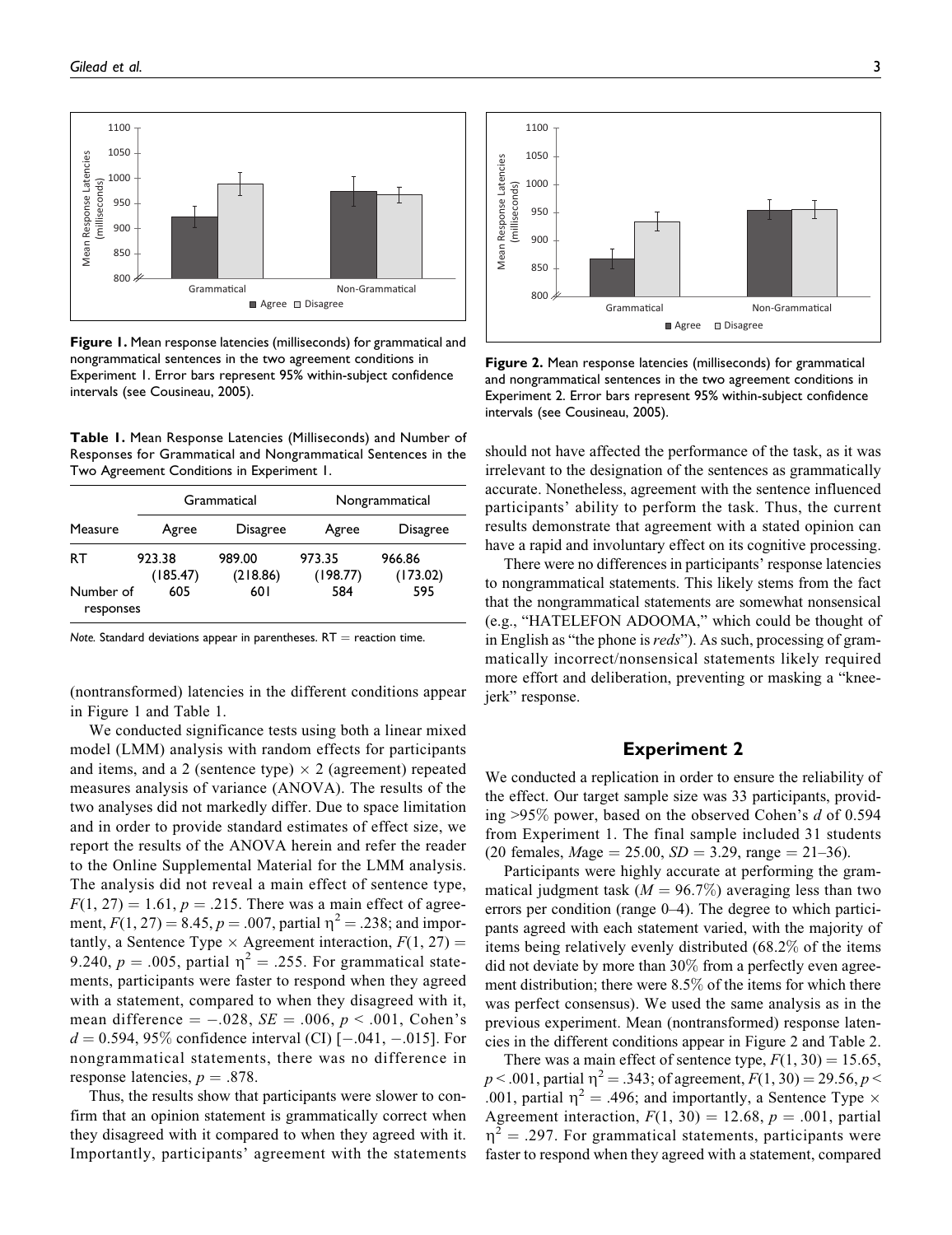| Table 2. Mean Response Latencies (Milliseconds) and Number of |
|---------------------------------------------------------------|
| Responses for Grammatical and Nongrammatical Sentences in the |
| Two Agreement Conditions in Experiment 2.                     |

|                        | Grammatical        |                    | Nongrammatical     |                    |
|------------------------|--------------------|--------------------|--------------------|--------------------|
| Measure                | Agree              | <b>Disagree</b>    | Agree              | <b>Disagree</b>    |
| RT                     | 866.69<br>(139.96) | 933.72<br>(150.39) | 954.15<br>(149.88) | 955.41<br>(143.20) |
| Number of<br>responses | 649                | 684                | 599                | 705                |

Note. Standard deviations appear in parentheses.  $RT =$  reaction time.

to when they disagreed with it, mean difference  $= -0.031$ ,  $SE = .005$ ,  $p < .001$ , Cohen's  $d = 1.016$ , 95% CI [-.042, .020]. For nongrammatical statements, there was no difference in response latencies,  $p = .737$ .

These results replicate the findings of Experiment 1, wherein agreement with a stated opinion had a rapid and involuntary effect on its cognitive processing.

## Experiment 3

Experiment 1 and its replication suggest that statements that are congruent with one's opinions are more readily accepted on an opinion-irrelevant task. However, a possible criticism stems from the fact that in Experiments 1 and 2 participants rated their agreement with the statements on a scale which did not allow them to indicate a lack of opinion. A possible concern is that whenever participants did not have a fully formed opinion concerning a statement, they could have been more likely to say that they disagree rather than agree with it. For example, a participant might say to herself: "I actually don't know whether I think that The Internet has made people more sociable. If I don't fully agree with this, I guess this means that I slightly disagree with it." In such a case, the observed response time differences may be reflective of whether participants had an opinion on the topic or not rather than whether they agreed with a sentence or not. In order to address this concern, we conducted a third study wherein we gave participants the possibility to report that "I have no opinion on the matter" and omitted such trials from the analysis.

Additionally, in Experiment 3, we assessed whether individuals' level of closed-mindedness moderates the effects observed in Experiment 1 and its replication. Research shows that individuals differ in the degree to which they desire to have firm answers to questions, and in the degree to which they have an aversion of ambiguity (i.e., NFC; Kruglanski, Webster, & Klem, 1993). Thus, individuals with high NFC may be more prone to believe that their subjective opinions represent ultimate truths, and as such may exhibit more pronounced involuntary truth validation of opinion statements (i.e., a stronger opinion-congruency effect). However, closed-minded individuals have been shown to avoid information that contradicts their beliefs (e.g., Dijksterhuis et al., 1996) and viewpoints that differ from their own (e.g., Kruglanski et al., 1993);

furthermore, research has shown that individuals high in NFC may shield themselves from unwanted information by being more effective in selective attention (e.g., Kossowska, 2007). Thus, high-NFC individuals may be better at shielding themselves from the opinions expressed in the statements and in focusing on the grammatical judgment task at hand—thereby exhibiting a diminished opinion-congruency effect. We examined these two competing hypotheses in Experiment 3.

## Method

## Participants

Due to the expected omission of trials (of statements wherein participants did not have an opinion), we increased our sample size by 20% and conducted a study with 37 students (28 females;  $Mage = 23.00$ ,  $SD = 1.80$ , range = 20–28).

## **Materials**

The statements were identical to those in Experiments 1 and 2. At the end of the experiment, participants filled out a Hebrewtranslated NFC Scale (Webster & Kruglanski, 1994); Cronbach's  $\alpha$  for the translated questionnaire in the current sample was .782. NFC scores were not calculated for three participants who provided inconsistent answers (based on the criteria described in [https://terpconnect.umd.edu/](https://terpconnect.umd.edu/~hannahk/NFC_Scale.html) $\sim$ [hannahk/](https://terpconnect.umd.edu/~hannahk/NFC_Scale.html) [NFC\\_Scale.html](https://terpconnect.umd.edu/~hannahk/NFC_Scale.html)).

#### Procedure

We employed an identical procedure to that of Experiment 2, with the only difference being that after the task, participants rated the sentences (again, all in their grammatically correct form) on a continuous scale ranging from *totally agree* to totally disagree, with the midpoint representing a lack of opinion. Whenever participants indicated that they did not have an opinion on a statement, this observation was omitted from the analysis (a total of 6.51% of trials). All items in the range of agreement were collapsed together, and likewise for items in the range of disagreement. Following the grammatical judgment task, participants filled out the NFC scale.

## Results and Discussion

Participants were highly accurate at performing the grammatical judgment task ( $M = 98.1\%$ ) averaging less than one error per condition (range 0–3). The degree to which participants agreed with each statement varied, with the majority of items being relatively evenly distributed (69.3% of the items did not deviate by more than 30% from a perfectly even agreement distribution; there was only one item for which there was perfect consensus). Mean (nontransformed) response latencies in the different conditions appear in Figure 3 and Table 3.

The results showed no effect of sentence type,  $F(1, 36) =$ 2.49,  $p = .123$ , and a significant main effect of agreement,  $F(1, 36) = 4.58, p = .039$ , partial  $p = .113$ . Importantly, there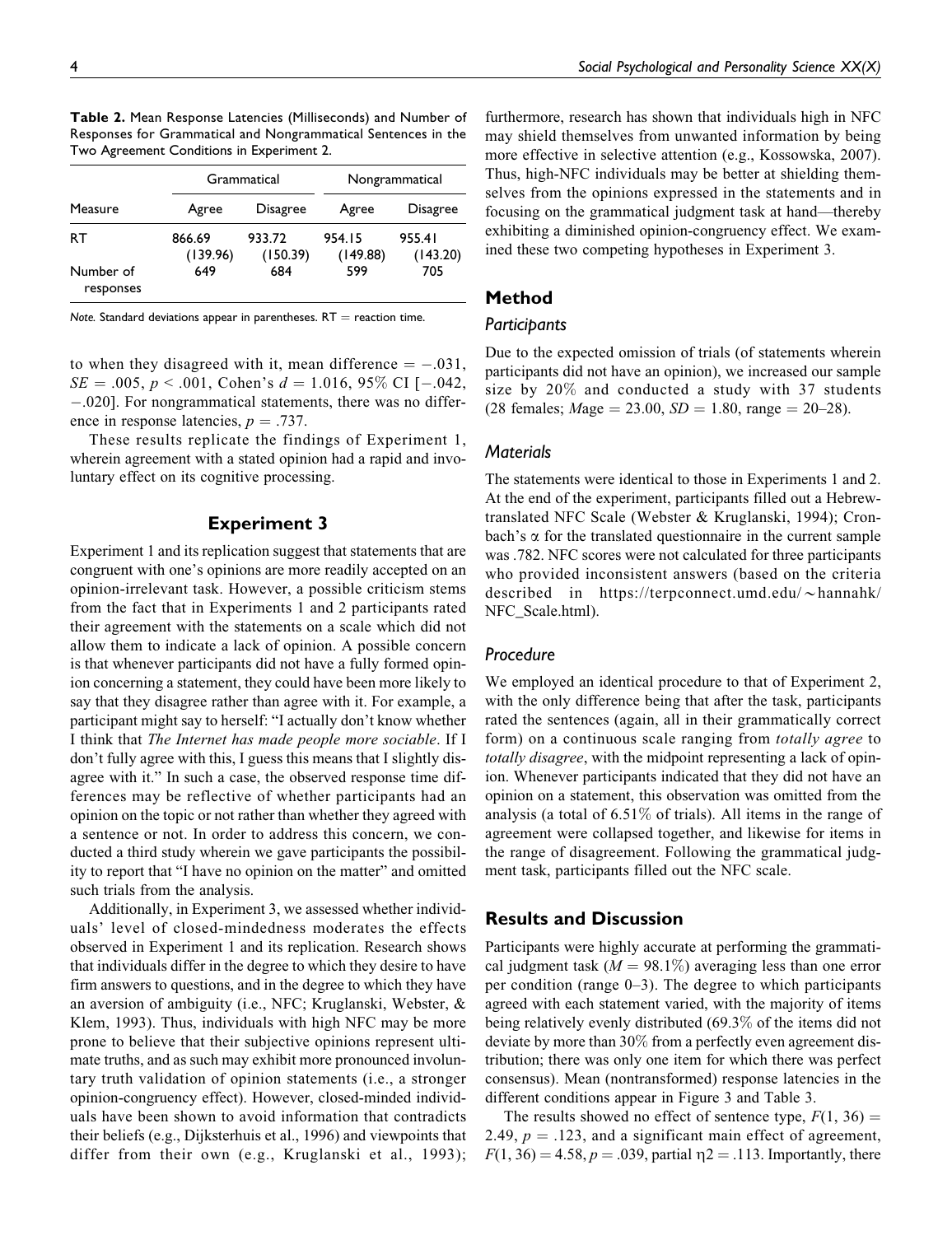

Figure 3. Mean response latencies (milliseconds) for grammatical and nongrammatical sentences in the two agreement conditions in Experiment 3. Error bars represent 95% within-subject confidence intervals (see Cousineau, 2005).

was a Sentence Type  $\times$  Agreement interaction,  $F(1, 36) =$ 4.843,  $p = .034$ , partial  $\eta^2 = .119$ . For grammatical statements, participants were faster to respond when they agreed with a statement, compared to when they disagreed with it, mean difference  $=$  -.017,  $SE = .006$ ,  $p = .009$ , Cohen's  $d = 0.546, 95\%$ CI  $[-.029, -.004]$ . For nongrammatical statements, there was no difference in response latencies,  $p = .619$ .

In order to investigate how NFC affects the opinioncongruency effect observed in Experiments 1 and 2, we calculated for each participant the log-transformed reaction time  $(RT)$  difference score ([grammatical disagree]  $-$  [grammatical agree]). The results showed a negative correlation between RT difference scores and NFC,  $r = -0.336$ ,  $t(33) = 2.015$ ,  $p = .052$ .

Thus, the current study showed that even with the omission of trials wherein participants did not have a clear opinion, the results still demonstrate an opinion-congruency effect, indicating that the results of Experiments 1 and 2 did not stem from the existence or lack of opinion concerning a specific statement, but from the extent to which participants agreed with the statement. Furthermore, in our sample, participants with higher NFC may have been slightly less prone to be involuntarily affected by the congruency between the opinion reflected in the statement and their own—however, this negative correlation did not attain statistical significance.

#### Experiment 4

Experiments 1–3 suggest that statements that are congruent with one's opinions are more readily *accepted* (i.e., designated as valid) on an opinion-irrelevant task. More specifically, the results showed that for grammatically correct sentences, participants were slower to verify that a statement is grammatically valid whenever they disagreed with the opinion it expressed. However, it could still be argued that the effect reported herein does not stem from difficulty in providing an accepting response to disagreed-with statements. Rather, it is possible that some other aspects of disagreed-with statements slowed down participants' responses.

Table 3. Mean Response Latencies (Milliseconds) and Number of Responses for Grammatical and Nongrammatical Sentences in the Two Agreement Conditions in Experiment 3.

|                        | Grammatical        |                    | Nongrammatical     |                    |
|------------------------|--------------------|--------------------|--------------------|--------------------|
| Measure                | Agree              | <b>Disagree</b>    | Agree              | <b>Disagree</b>    |
| RT                     | 930.47<br>(141.15) | 967.71<br>(157.26) | 967.71<br>(154.94) | 960.49<br>(148.72) |
| Number of<br>responses | 775                | 735                | 750                | 725                |

Note. Standard deviations appear in parentheses.  $RT =$  reaction time.

First, it is possible that participants had a harder time comprehending grammatically correct sentences when they disagreed with them, leading to slower responses. For example, it could be that the opinion-incongruent sentences felt less *familiar*, thus requiring more processing resources. Second, the results of Experiments 1–3 showed that participants responded faster to grammatically correct statements than to all other types of statements. Thus, it could be argued that the interaction between the two stimulus dimensions (grammaticality and agreement) generated a sense of *fluency*, which facilitated the processing of the stimulus and/or the response.

In order to address these possibilities, we conducted a control experiment wherein participants were presented strictly with grammatically correct sentences, as they performed a semantic judgment task. Most importantly, if participants indeed have a harder time comprehending opinion-incongruent statements, they should be slower in responding to these statements, regardless of the type of response required in the task (acceptance/rejection). Additionally, because all statements in the current task are grammatically correct, "no" responses are no longer confounded with the inherent disfluency of nongrammatical statements. Therefore, opinion-congruent statements should now be equally fluent, regardless of whether they require a "yes" or "no" response. If the results observed in Experiments 1–3 stemmed from differences in fluency, participants should now respond to all opinion-congruent statements with similar latencies, regardless of the required response.

## Method

## **Participants**

Fifty-two students (33 females;  $Mage = 24.12$ ,  $SD = 2.66$ , range  $= 18-32$ ) participated in the experiment. Power analysis using G\*Power (Faul, Erdfelder, Lang, & Buchne, 2007) suggested 52 participants provides >80% power to detect the simple effect of interest, if it were of small-to-medium magnitude (i.e., Cohen's  $d = 0.35$ ).<sup>3</sup>

### **Materials**

We used a subset of 56 sentence pairs from the original 88 opinion statements.<sup>4</sup> All sentences were in their grammatically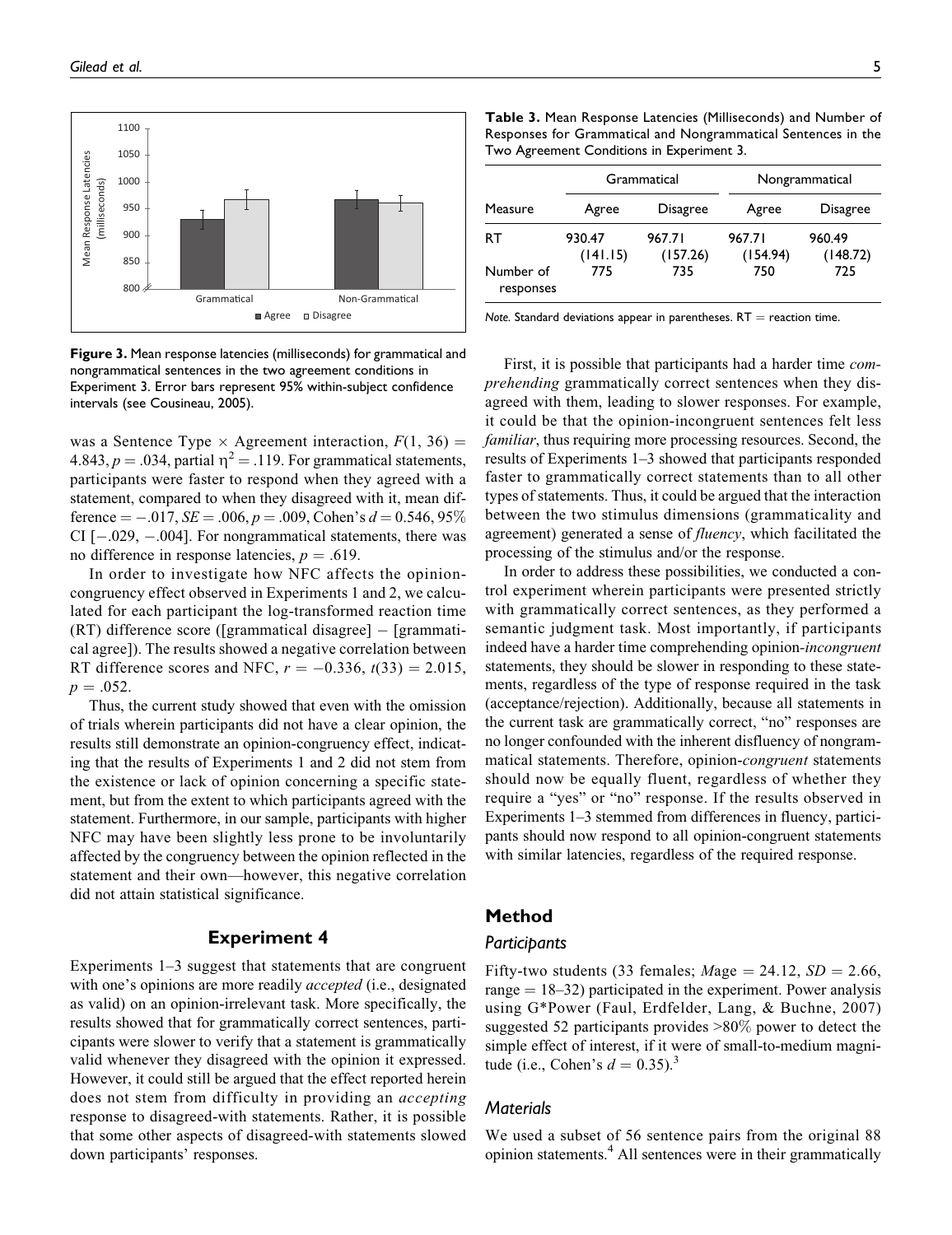

Figure 4. Mean response latencies (milliseconds) for "yes" and "no" responses in the two agreement conditions in Experiment 4. Error bars represent 95% within-subject confidence intervals (see Cousineau, 2005).

correct form, ending with an adjective that implied a positive valuation (e.g., "coriander is tasty") or an adjective that implied a negative valuation (e.g., "coriander is disgusting").

#### Procedure

The experiment comprised of two blocks. On *positive* blocks, participants were asked to press a "yes" key if the predicate "stated something positive about the subject of the sentence," and "no" if the predicate "did not state something positive about the subject of the sentence." On negative blocks, participants were asked to press a "yes" key if the predicate "stated something negative about the subject of the sentence," and "no" if the predicate "did not state something negative about the subject of the sentence." Stimuli lists and block order were counterbalanced across participants and presented in random order. The first four trials on the second block were discarded to allow for accommodation to the change in task. In order to ensure that participants processed the subject of the sentence and not just the predicate, participants were instructed not to respond whenever the subject of the sentence was an animal. Six such catch trials were intertwined into each block and discarded from the analysis. Following the comprehension task, participants were unexpectedly presented again with the statements and asked to rate their agreement on a 4-point scale.

## Results and Discussion

Participants were highly accurate at performing the comprehension task ( $M = 95.64\%$ ) averaging less than one error per condition (range 0–4). The degree to which participants agreed with each statement varied, with the vast majority of items being relatively evenly distributed (67% of the items did not deviate by more than 30% from a perfectly even agreement distribution; there were only 2.8% of the items for which there was perfect consensus). Mean (nontransformed) response latencies in the different conditions appear in Figure 4 and Table 4.

The results showed a significant effect of response type,  $F(1, 51) = 31.06, p < .001$ , partial  $\eta^2 = .378$ , and agreement,

Table 4. Mean Response Latencies (Milliseconds) and Number of Responses for "Yes" and "No" Responses in the Two Agreement Conditions in Experiment 4.

|                        | "Yes" Response     |                      | "No" Response        |                      |
|------------------------|--------------------|----------------------|----------------------|----------------------|
| Measure                | Agree              | <b>Disagree</b>      | Agree                | <b>Disagree</b>      |
| RT                     | 946.84<br>(166.40) | 1,000.40<br>(184.93) | 1,042.91<br>(171.33) | 1,028.86<br>(145.90) |
| Number of<br>responses | 660                | 74 I                 | 634                  | 747                  |

Note. Standard deviations appear in parentheses.  $RT =$  reaction time.

 $F(1, 51) = 4.22, p = .046$ , partial  $\eta^2 = .076$ . As in Experiments 1–3, there was a Response Type  $\times$  Agreement interaction,  $F(1, 51) = 6.53, p = .010$ , partial  $p^2 = .114$ . For "yes" responses, participants were faster to respond when they agreed with a statement, compared to when they disagreed with it, mean difference  $= .023, SE = .008, p = .004, Cohen's d = 0.525, 95\% \text{ CI}$  [.008, .038]. Importantly, for "no" responses, there was no difference in response latencies between agreed and disagreed with statements,  $p = .491$ . For opinion congruent statements, participants were faster to respond when an acceptance (i.e., a "yes" response) was required than when a rejection (i.e., a "no" response) was required, mean difference  $= .044$ ,  $SE = .009$ .  $p < .001$ , Cohen's  $d = 0.800, 95\%$  CI [.027, .061].

These results support the claim that the effect observed in Experiments 1–3 is due to differences in the acceptance/rejection of congruent and incongruent opinions and not to general differences in their fluency/familiarity.

## General Discussion

The results of the current study showed that participants were slower to confirm that an opinion statement is grammatically correct when they disagreed with it, compared to when they agreed with it. Participants' agreement with the statements was completely irrelevant to the designation of the sentences as grammatically accurate; nonetheless, it markedly influenced their ability to perform the task. Thus, the results demonstrate that agreement with a stated opinion can have a rapid and involuntary effect on its cognitive processing. More specifically, the results suggest that the acceptance (and perhaps also rejection) of confirmatory (contradictory) opinions can occur without deliberation and volition. Importantly, the demonstration of such a knee-jerk acceptance/rejection of opinions may help explain people's remarkable ability to remain entrenched in their convictions.

Making informed decisions undoubtedly requires individuals to be able to consider the merits and weaknesses of opinions that differ from their own. Much previous work has delineated how explicit, deliberate processes of motivated reasoning contribute to biased information processing (e.g., biased information search: Hart et al., 2009; Holton & Pyszczynski, 1989, for a meta-analysis; biased interpretation: Ditto et al., 2003; Lord, Ross, & Lepper, 1979). The current study suggests that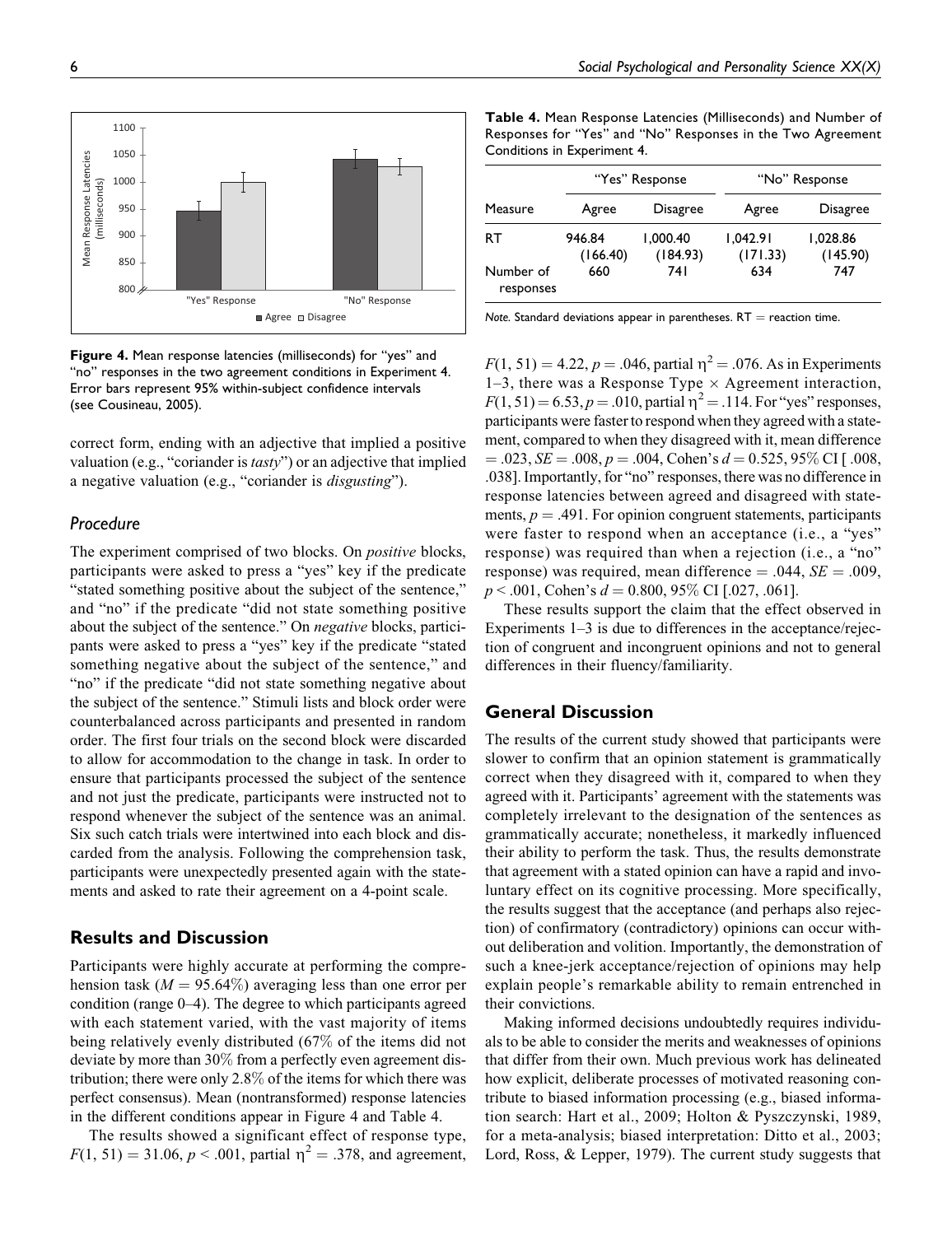matters are even worse, in showing that opinion-congruent information may enjoy a processing bias (as compared to opinion-incongruent information) that is present at very early stages of semantic processing; namely, opinion-congruent information is rapidly and involuntarily associated with truthfulness (or opinion-incongruent information is involuntarily associated with falsity).

The finding reported herein is in line with previous research into the "epistemic Stroop effect" (Richter et al., 2009) that showed that people involuntarily reject factual propositions that conflict with their knowledge of the world (e.g., "soft soaps are edible"). Interestingly, the current findings suggest that despite adults' understanding of the notion of subjectivity (Hermann & Rubenfeld, 1985), they may react to opinionincongruent statements as if they were factually incorrect. The distinction between factual truths and opinions held to be true is pivotal for rational discourse. However, this distinction may apparently be somewhat murky within human psychology.

Following up on the current investigation, future work should continue to examine how mental representations of subjective and objective information differ, if at all. For example, this question could be tackled by examining whether the epistemic Stroop effect (Richter et al., 2009) and the effect reported herein are mediated by the same neural mechanisms. It is possible that the validation of subjective information relies on neural regions that subserve the processing of intentional states (e.g., people's beliefs, goals, and desires; e.g., Frith & Frith, 2006), whereas the validation of facts may rely on regions involved in representing mind-independent (i.e., not subjective, not socially constructed) semantic knowledge, such as physical object taxonomies (e.g., Fairhall & Caramazza, 2013).

The ability to update personally held opinions is crucial to adaptive decision-making at the personal and societal level. Future work could utilize the current paradigm to examine whether characteristics of the situation (e.g., acute stress) and of the individual (e.g., whether one is conservative or liberal) affect the knee-jerk acceptance and rejection of opinions.

Experiment 3 provided tentative evidence of individual differences in the effect reported herein. Our results showed that participants who had higher levels of NFC (Webster & Kruglanski, 1994) were slightly better at selectively attending to the grammatical judgment task, thereby shielding themselves from the involuntary RT effects of opinioncongruency exhibited in low-NFC participants. However, this effect failed short of attaining statistical significance, and future research is needed in order to ascertain its replicability. Furthermore, if this effect proves reliable, further research will be needed in order to ascertain whether NFC affects the processing of subjective versus factual information differentially.

The current paradigm may also have uses as a methodological tool in attitude research. Most of the paradigms used to gauge participants automatic evaluations and implicit beliefs (e.g., the implicit association test; Greenwald, McGhee, & Schwartz, 1998) have a limitation of being able to gauge only very simple attitudes. A unique aspect of the current paradigm is that response latencies negatively correlate with personal agreement to complex-structured propositions (e.g., "parents today are too pampering") rather than with the association between two concepts (e.g., "pampering" and "good"). This important feature will allow for complex items from wellvalidated self-report questionnaires (e.g., "It is easy to understand the anger of black people in America"; Modern Racism Scale; McConahay, 1986) to be adapted and used in a response–time paradigm (e.g., "The anger of black people in America is understandable").

Recently developed measures of implicit beliefs (i.e., the implicit relational assessment procedure: Barnes-Holmes, Barnes-Holmes, Stewart, & Boles, 2010; relational responding task: De Houwer, Heider, Spruyt, Roets, & Hughes, 2015) have also provided researchers with ways to gauge agreement with complex-structured propositions; however, the paradigm described herein is unique in that participants' beliefs about the content of the statement (and in fact, the semantics of the statement altogether) are irrelevant to the dimension of response (i.e., grammaticality); thus, they need not be processed in order to perform the task at hand (see De Houwer, 2003, for a discussion of the methodological and theoretical importance of taskirrelevant stimulus–response compatibility). In light of this, the opinion-congruency paradigm provides an addition to social psychologists' tool kit.

Despite consistently finding that participants were faster to provide an affirmative response in the grammatical task (as well as the comprehension task in Experiment 4) when they agree with a statement's content (compared to when they disagree), we did not find any difference in the time it took participants' to provide a negating response (which is consistent with the findings in Richter et al., 2009). The lack of such a finding may stem from the fact that the nongrammatical statements are somewhat nonsensical<sup>5</sup> (e.g., "HATELEFON ADOOMA," which could be thought of in English as "the phone is *reds*"). As such, processing of grammatically incorrect/nonsensical statements (or the act of negation itself in Experiment 4) likely required more effort and deliberation, preventing or masking a knee-jerk response.

A possible criticism of the findings of Experiments 1–3 was that the difference in response latencies for agreed-with and disagreed-with statements did not stem from participants' bias toward their acceptance/rejection, but from differences in participants' ability to process the disagreed-with statements, or from the reduced sense of fluency these stimuli evoke. This possibility (which is interesting on its own) is less likely given the results of Experiment 4. In this study, participants' response latencies for "no" responses were *not* slower for disagreed-with (vs. agreedwith) statements (if anything, responses for disagreed-with items were descriptively faster). In contrast, for "yes" responses, agreed-with statements resulted in faster responses. This finding demonstrated that the speed with which opinion-incongruent statements and opinion-congruent statements were processed was dependent on whether participants were to generate an accepting (i.e., "yes") or rejecting (i.e., "no") response.

The present investigation presents evidence that one of the reasons that people's beliefs are sometimes so resistant to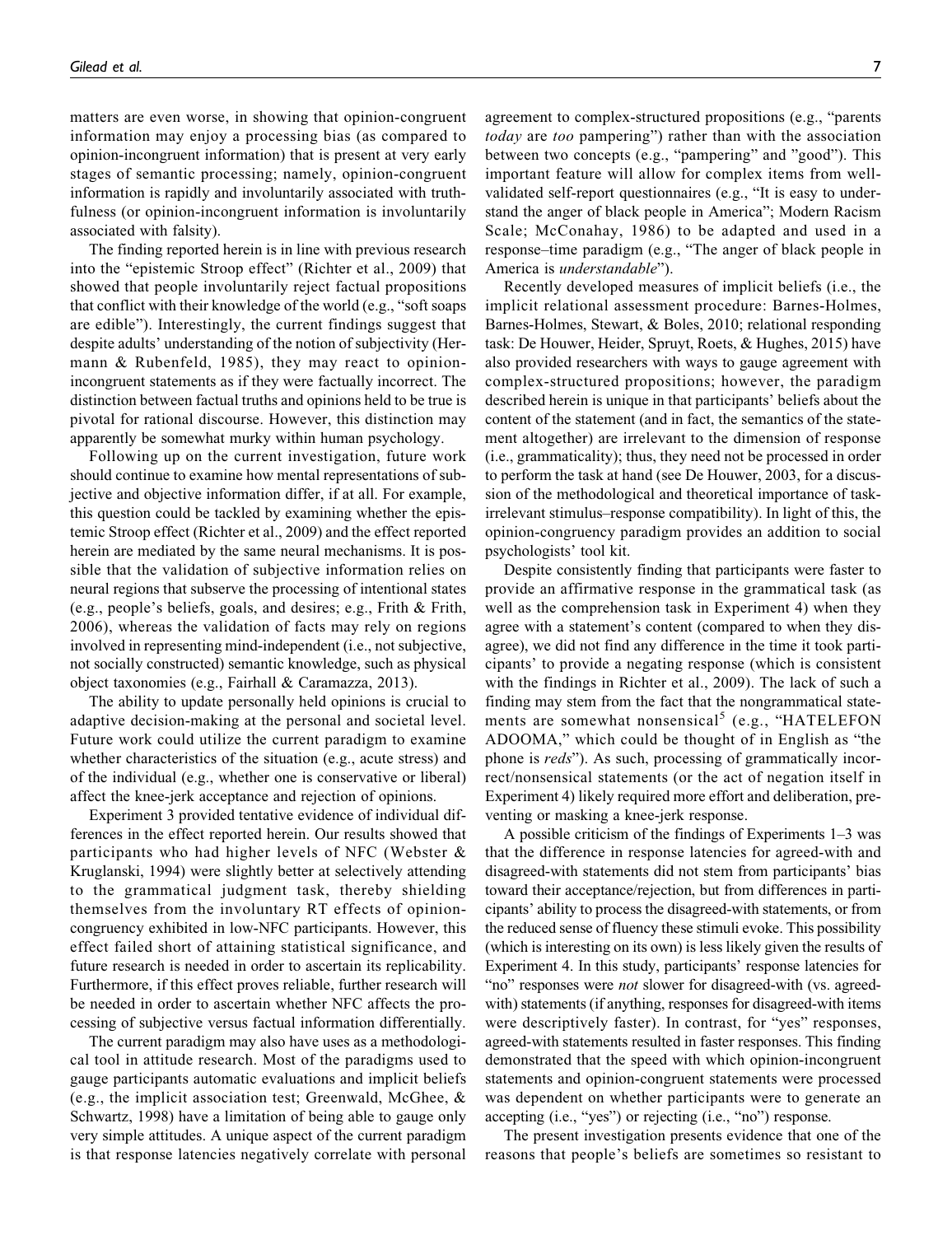change could be that the acceptance (and perhaps also rejection) of confirmatory (or contradictory) opinions can occur in a rapid and involuntary manner. Such a pattern of processing may limit our ability to consider and challenge our previously held views, which is an essential component of rational and constructive discourse. Furthermore, the paradigm presented could also be used in future studies to measure whether people differ in the extent to which they exhibit such "knee-jerk opinionatedness," as well as to examine the different situations that allow individuals to entertain ideas that challenge their previously held beliefs.

#### Acknowledgments

The authors wish to thank Alex Fine for his invaluable assistance with data analysis. Michael Gilead wishes to thank Miri Perkas for her assistance. Moran Sela is supported by the Harry and Sylvia Hoffman Leadership and Responsibility Program.

#### Author Contributions

Michael Gilead and Moran Sela contributed equally to this work.

## Declaration of Conflicting Interests

The author(s) declared no potential conflicts of interest with respect to the research, authorship, and/or publication of this article.

#### Funding

The author(s) disclosed receipt of the following financial support for the research, authorship, and/or publication of this article: This work was support by the ISF (grant no. 350/10 to AM).

## Supplemental Material

The supplemental material is available in the online version of the article.

### Notes

- 1. Hebrew is a gendered language, where each noun requires a specified grammatical inflection of its adjective.
- 2. An identical analysis performed on nontransformed latencies did not change the results.
- 3. Although the current study was underpowered to detect a small effect, the results suggested that the observed effect was in the opposite direction from that of H1, that is, longer latencies for agreedwith statements in the "no" condition. Thus, the inability to reject H0 is unlikely to be the result of a lack of statistical power.
- 4. We used only a subset of the original stimuli, because some of the original stimuli did not end in a positive/negative adjective and thus did not lend themselves to the current task.
- 5. This nonsensicality would not have interfered with the agreement ratings, as those were always performed on grammatically correct versions of the statements.

#### References

- Ajzen, I. (1991). The theory of planned behavior. Organizational Behavior and Human Decision Processes, 50, 179–211.
- Ajzen, I., & Fishbein, M. (2000). Attitudes and the attitude-behavior relation: Reasoned and automatic processes. European Review of Social Psychology, 11, 1–33.
- Bandura, A. (1991). Social cognitive theory of self-regulation. Organizational Behavior and Human Decision Processes, 50, 248–287.
- Barnes-Holmes, D., Barnes-Holmes, Y., Stewart, I., & Boles, S. (2010). A sketch of the Implicit Relational Assessment Procedure (IRAP) and the Relational Elaboration and Coherence (REC) model. The Psychological Record, 60, 527–542.
- Cousineau, D. (2005). Confidence intervals in within-subject designs: A simpler solution to Loftus and Masson's method. Tutorial in Quantitative Methods for Psychology, 1, 42–45.
- De Houwer, J. (2003). A structural analysis of indirect measures of attitudes. The psychology of evaluation: Affective processes in cognition and emotion (pp. 219–244). Mahwah, NJ: Erlbaum.
- De Houwer, J., Heider, N., Spruyt, A., Roets, A., & Hughes, S. (2015). The relational responding task: Toward a new implicit measure of beliefs. Frontiers in Psychology, 6, 9. doi:10.3389/fpsyg.2015.00319
- Dijksterhuis, A., van Knippenberg, A., Kruglanski, A. W., & Schaper, C. (1996). Motivated social cognition: Need for closure effects on memory and judgment. Journal of Experimental Social Psychology, 32, 254–270. doi:10.1006/jesp.1996.0012
- Ditto, P. H., Munro, G. D., Apanovitch, A. M., Scepansky, J. A., & Lockhart, L. K. (2003). Spontaneous skepticism: The interplay of motivation and expectation in responses to favorable and unfavorable medical diagnoses. Personality and Social Psychology Bulletin, 29, 1120–1132.
- Fairhall, S. L., & Caramazza, A. (2013). Brain regions that represent amodal conceptual knowledge. Journal of Neuroscience, 33, 10552–10558.
- Faul, F., Erdfelder, E., Lang, A. G., & Buchner, A. (2007). G\* Power 3: A flexible statistical power analysis program for the social, behavioral, and biomedical sciences. Behavior Research Methods, 39, 175–191.
- Frith, C. D., & Frith, U. (2006). The neural basis of mentalizing. Neuron, 50, 531–534.
- Greenwald, A. G., McGhee, D. E., & Schwartz, J. L. (1998). Measuring individual differences in implicit cognition: The implicit association test. Journal of Personality and Social Psychology, 74, 1464–1480.
- Hart, W., Albarracín, D., Eagly, A. H., Brechan, I., Lindberg, M. J., & Merrill, L. (2009). Feeling validated versus being correct: A metaanalysis of selective exposure to information. Psychological Bulletin, 135, 555–588.

Hermann, D. J., & Rubenfeld, L. S. (1985). Lexical representation of fact and opinion. Journal of Psycholinguistic Research, 14, 81–95.

- Holton, B., & Pyszczynski, T. (1989). Biased information search in the interpersonal domain. Personality and Social Psychology Bulletin, 15, 42–51.
- Isberner, M. B., & Richter, T. (2013). Can readers ignore implausibility? Evidence for nonstrategic monitoring of event-based plausibility in language comprehension. Acta Psychologica, 142, 15–22. doi:10.1016/j.actpsy.2012.10.003
- Isberner, M.-B., & Richter, T. (2014). Does validation during language comprehension depend on an evaluative mindset? Discourse Processes, 51, 7–25.
- Kossowska, M. (2007). The role of cognitive inhibition in motivation toward closure. Personality and Individual Differences, 42, 1117–1126. doi:10.1016/j.paid.2006.09.026